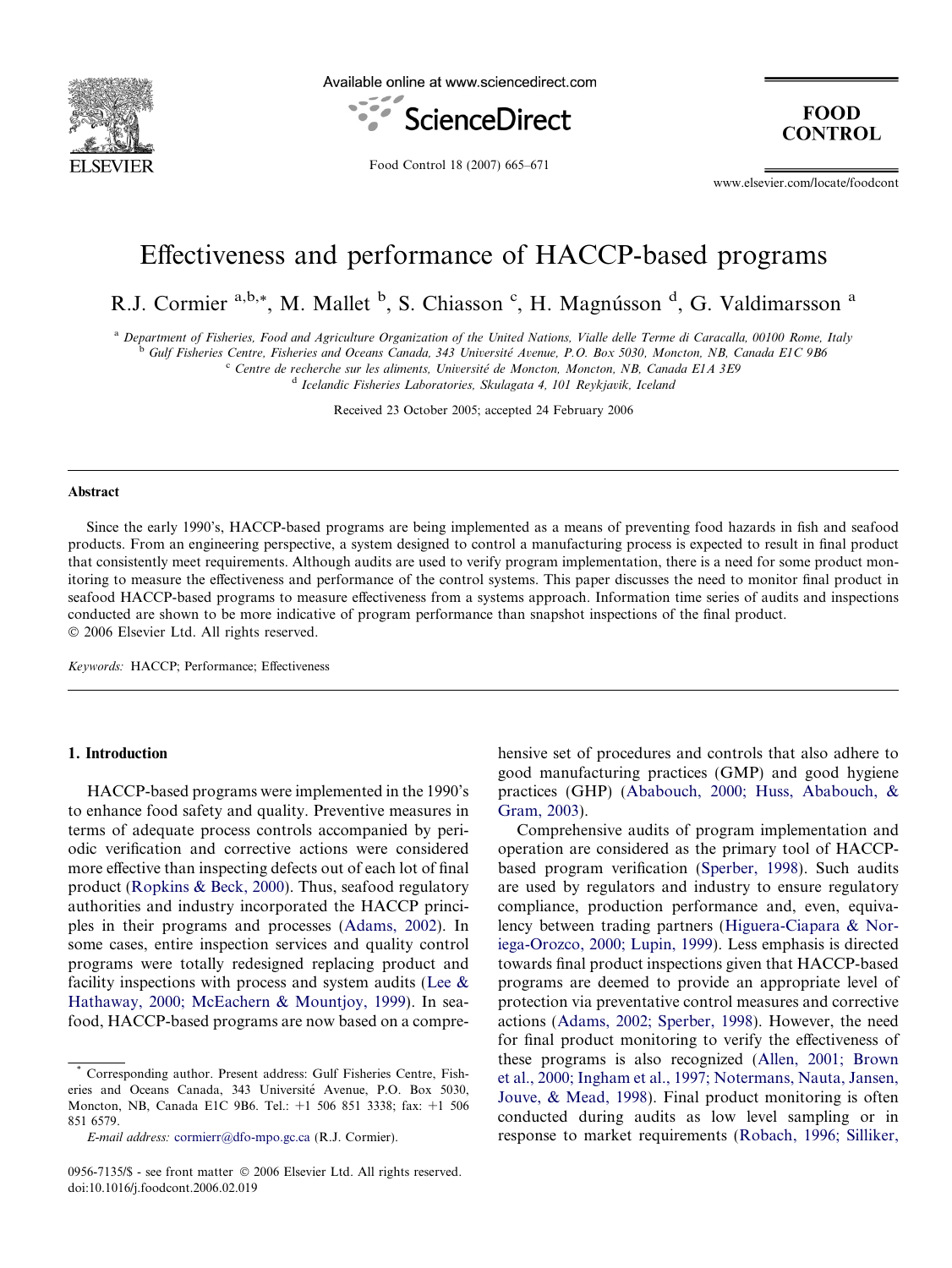[1995\)](#page-6-0). Upon finding a food hazard in the product, the HACCP-based system of procedures and controls is assumed to have failed. Subsequently, considerable efforts are devoted in recalling product and in implementing adequate corrective action deemed necessary to restore control [\(Struijk, 1996](#page-6-0)). Generally, little attention is given to the fact that a HACCP-based program can only minimize the probability or risk of food hazards from occurring ([Struijk,](#page-6-0) [1996; Untermann, 1997; Untermann, Dura, & Stephan,](#page-6-0) [1997\)](#page-6-0). This concept is well understood in manufacturing where any process is expected to have a normal failure rate [\(Tobias & Trindade, 1998\)](#page-6-0).

Listeria monocytogenes is the pathogenic agent of Listeriosis, a foodborne illness, which can prove fatal in susceptible individuals [\(FAO, 1999\)](#page-5-0). Studies show that L. monocytogenes is particularly difficult to eliminate from the processing environment and equipment stressing the need for relentless vigilance in employee hygiene and improvements in equipment design and cleaning agents [\(Chiasson, Cormier, Cormier, & Beaulieu, 1998; Miettinen,](#page-5-0) Aarnisalo, Salo, & Sjöberg, 2001; Valdimarsson, Einarsson, Godbjörnsdottir, & Magnusson, 1998). Facing zero tolerance requirements for L. monocytogenes from their major import markets, both Canadian and Icelandic seafood industries started implementing measures to control this pathogen in the 1990's. However, ready-to-eat (RTE) frozen lobster meat and shrimp have inherent preservation constraints given their susceptibility to heat treatment needed to eliminate this pathogen. The quality of such products in terms of texture and flavour are significantly altered when subjected to high temperatures.

Today, L. monocytogenes remains a challenge for the RTE seafood industry even after the implementation of focused hygiene and sanitation practices and HACCPbased programs (Gudbjörnsdóttir et al., 2004). Having consistently monitored these products in addition to implementing HACCP-based programs, the data collected from the Canadian and Icelandic analysis can be used to study the benefits of implementing HACCP in the manufacturing processes of these products. This paper discusses the feasibility of such time series in measuring the effectiveness and performance of HACCP-based programs. It also discusses the merits of final product monitoring as a paradigm shift from inspection of individual lots to monitoring of an entire program.

#### 2. Sampling and analytical methods

## 2.1. Canada

In light of the zero tolerance requirements of the United States market [\(Buchanan, 1991](#page-5-0)), quality control staff, at the processing establishment, collected weekly aseptic samples of lobster meat at the end of the production line or from frozen RTE lobster product. Upon arrival at the ''Centre de recherche sur les aliments'', each sample was kept frozen until analysis usually conducted within 1–3 days. It is noted

Table 1 The number of RTE lobster samples found positive for Listeria monocytogenes

| Year  | Positive       | Total |
|-------|----------------|-------|
| 1991  | $\overline{c}$ | 41    |
| 1992  | 14             | 74    |
| 1993  | 12             | 78    |
| 1994  | 36             | 254   |
| 1995  | 67             | 247   |
| 1996  | 71             | 234   |
| 1997  | 13             | 239   |
| 1998  | 28             | 401   |
| 1999  | 9              | 397   |
| 2000  | 19             | 396   |
| 2001  | 16             | 513   |
| Total | 287            | 2874  |

that upon finding *L. monocytogenes*, the product was further pasteurized. A total of 2874 RTE Lobster samples were analyzed between 1991 and 2001 (Table 1).

From 1991 to 2001, *L. monocytogenes* analyses were conducted using standard Health Canada methods as listed in the ''Compendium of Analytical Methods'' [\(HC, 1998,](#page-5-0) [HC, 2001a, 2001b; HWC, 1988; HWC, 1995](#page-5-0)). Although these methods are updated by the competent authority overtime, the method MFHPB-30 [\(HC, 2001b\)](#page-5-0) was used consistently for the confirmation L. monocytogenes.

## 2.2. Iceland

From 1989 to 1999, analyses for L. monocytogenes were routinely made for ready-to-eat shrimp. The samples of cooked and peeled shrimp were taken as part of a regular quality assessment and sent to the Icelandic Fisheries Laboratories. Adhering to the principles of random sampling, all samples that were part of a targeted sampling regime are excluded from the data set of this analysis. A total of 7156 RTE Shrimp samples were analyzed between 1989 and 1999 (Table 2).

The method for L. *monocytogenes* consisted of a 25 g sample put into a 225 ml of UVM modified Listeria

Table 2 The number of RTE shrimp samples found positive for Listeria monocytogenes

| Year  | Positive       | Total |
|-------|----------------|-------|
| 1989  | 5              | 78    |
| 1990  | 72             | 447   |
| 1991  | 256            | 667   |
| 1992  | 48             | 977   |
| 1993  | 43             | 1001  |
| 1994  | 7              | 744   |
| 1995  | 13             | 937   |
| 1996  | 3              | 732   |
| 1997  | 6              | 521   |
| 1998  | 3              | 780   |
| 1999  | $\overline{2}$ | 272   |
| Total | 458            | 7156  |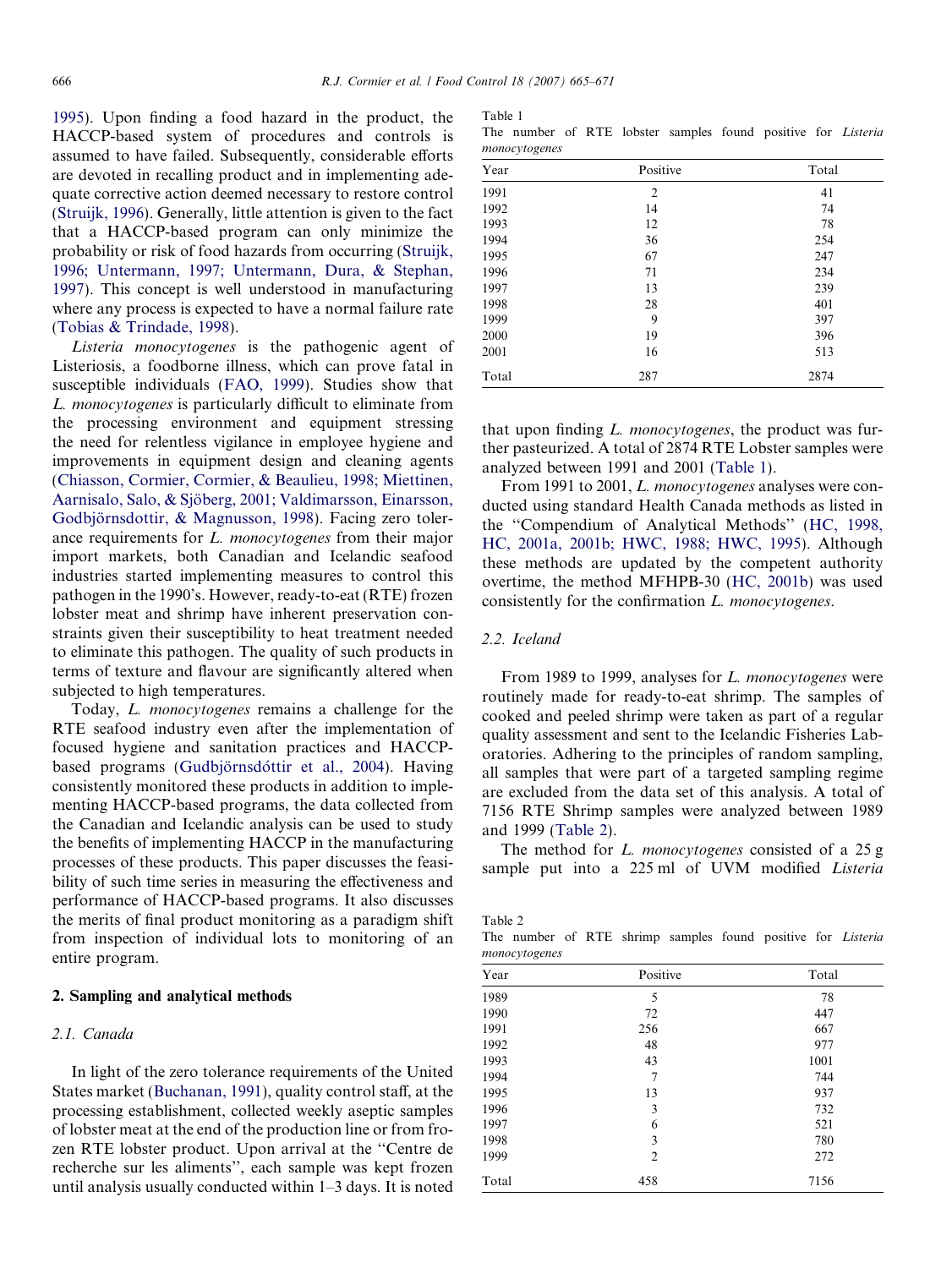enrichment broth (BBL). Incubation was in a Stomacher bag at 30 °C for 26  $\pm$  2 h (Fraser broth: UVM modified Listeria enrichment broth (BBL) + LiCl (Merck) 3.0  $g/l$ ; acriflavin (Sigma) 0.012 g/l; ferric ammonium citrate (Sigma) 0.5 g/l). A loop full from the black Fraser broth was then streaked onto Oxford agar (LOX) (Oxoid) and the plates were incubated at 35  $\degree$ C for up to 48 h. Confirmation tests were made on black colonies from LOX agar via Gramstaining/microscopic examination, motility (hanging drop) and catalase test. The KOH test ([Gregersen, 1978](#page-5-0)) was in some cases used instead of Gram staining. Species identification was occasionally done. Haemolysis on blood agar and fermentation tests were used. Starting in 1995, the API Listeria kit (System for the Identification of Listeria, bioMérieux SA/France) has been used.

#### 2.3. Binomial confidence limits calculations

The non-compliance rate is defined as the proportion of lots found to be non-compliant. Non-compliance rate confidence intervals were all calculated using the binomial distribution. The confidence interval is defined by a lower (L) and upper (U) non-compliance rate bound such that:

$$
Pr(X > x | L) = \sum_{j=1}^{x-1} Binomial (N \text{ trials}, j \text{ failures}, L) = \alpha/2
$$
\n(1)

$$
Pr(X \le x | U) = \sum_{j=1}^{x} Binomial (N \text{ trials}, j \text{ failures}, U) = 1 - \alpha/2.
$$
\n(2)

The values of  $L$  and  $U$  of Eqs. (1) and (2) are calculated using the total number of sampled lots  $(N)$  and the number of non-compliant lots (x). An  $\alpha = 0.05$  provides a confidence interval at the 95% level.

Given that the binomial is a discreet distribution, the calculated confidence level may not match exactly the theoretical 95% level. Therefore, the  $L$  and  $U$  yielding the closest value  $\alpha/2$  and  $1 - \alpha/2$  are chosen. In cases where the noncompliance rate is zero  $(x = 0)$ , only an upper bound can be calculated since a non-compliance rate cannot be lower than 0%. Given that non-compliance rates in this study are mostly between 0% and 10%, the normal approximation is not used to calculate confidence intervals to avoid biased estimates.

## 3. Results and discussion

A HACCP-based program is basically a comprehensive set of requirements, procedures and controls to ensure the safety and quality of the final seafood product. Most programs include prerequisite requirements for the processing establishment, control measures at critical and non-critical steps of the processing line as well as management practices with a focus on record keeping and corrective actions. The effectiveness of such programs is considered as the capacity to achieve safety and quality objectives while the efficiency is related to costs of implementation and operation. The performance of a HACCP-based program is the measure of consistency, and thus reliability, in achieving safety and quality objectives successively from batch to batch or lot to lot during a production cycle or a season of operation. In this study, *L. monocytogenes* is used only as an example of a food safety hazard for which a HACCP-based program is implemented for its control.

## 3.1. Canadian context

In Canada, the quality management program (QMP) was implemented as a regulated program in 1992. The program was initially a comprehensive set of procedures and requirements dealing with processing plant equipment, operation, employee qualifications, sanitation, process control, recall procedures and included requirements for incoming fish, ingredients, packaging, labelling and the final product. Although the program resulted in a stable lot rejection rate for quality attributes of  $\approx 4.5\%$  after implementation [\(Cormier, 2002](#page-5-0)), L. monocytogenes in RTE frozen lobster continued to be of concern ([Chiasson et al.,](#page-5-0) [1998](#page-5-0)). In the early part of 1996, the QMP was re-engineered to realign the program with the principles of HACCP. The re-engineered version was implemented in 1997 with considerable training provided to inspection and industry staff ([McEachern, Rideout, Bungay, Flohr, & Dillon, 1998](#page-5-0)).

## 3.2. Icelandic context

Between 1992 and 1994, major buyers were requesting that the shrimp processing industry establish their own standards resulting in the creation of quality handbooks. Requirements also included quality management practices internal to the processing plant with a focus on cleanliness and improved processing facilities. Over time, buyers demanded that analysis be conducted on the final product prior to signing a contract as a method of verifying that processing facilities were adhering to the quality systems. During this period, processing plant operations segregated the movement of equipment and employees as to prevent raw products from becoming in contact with cooked products. This was done with the implementation of enhanced plant layout and operational procedures. Concurrently, HACCP principles were being adhered to with the development of HACCP-based programs that were fully operational between 1993 and 1994.

#### 3.3. Trend analysis

Both the RTE lobster [\(Fig. 1](#page-3-0)) and RTE shrimp [\(Fig. 2](#page-3-0)) data suggest that the implementation of HACCP-based programs had a net impact on their respective processes in terms of minimizing the probability of finding L. monocytogenes in their RTE seafood. After the implementation of the re-engineered QMP in 1997, the non-compliance rate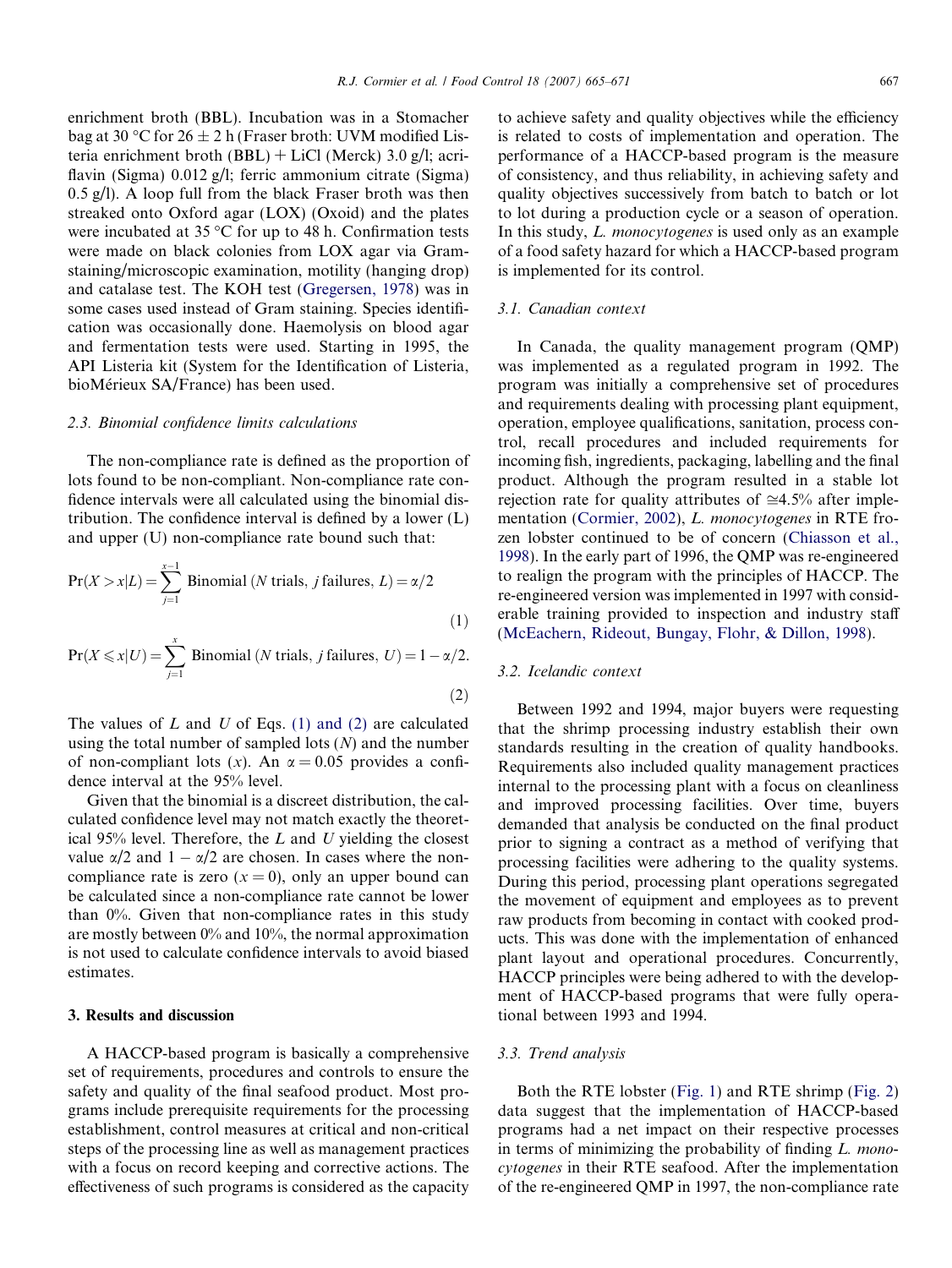<span id="page-3-0"></span>

Fig. 1. Yearly non-compliance rates for the presence of Listeria monocytogenes in RTE lobster.



Fig. 2. Yearly non-compliance rates for the presence of Listeria monocytogenes in RTE shrimp.

for L. monocytogenes in RTE lobster dropped to  $\cong$ 5%. A similar trend is observed for RTE shrimp from Iceland where the non-compliance rate for *L. monocytogenes* dropped to  $\approx 0.1\%$  after the implementation of enhanced sanitation and HACCP-based programs in 1994.

As with HACCP-based programs, process control or quality management systems are designed to reduce or eliminate the known causes of process variation that may impact product specifications ([Kear, 1998\)](#page-5-0). These systems are expected to manufacture product that meet specifications consistently. HACCP-based programs are also expected to produce food that meet a given set of food safety and quality specifications consistently. The data corroborate this concept showing that the HACCP-based programs in both countries are effective at minimizing the occurrence of L. monocytogenes in their respective RTE seafood. From a consistency perspective, both sets of data show that the yearly non-compliance rates have remained unchanged and stable with no significant differences ( $\alpha$  = 0.05) from year to year. The data also show that with state of the art processing methods and facilities, the prevalence of L. monocytogenes is such that, under zero tolerance import regimes, shipments will be rejected.

Manufacturing control and management systems also have inherent failure rates due to unavoidable and inherent process variation for which no specific causes can be identified [\(Kear, 1998](#page-5-0)). Such failure rates are closely related to process design which includes the controls and management practices. As such, fundamental redesign is most often needed when a failure rate is deemed unacceptable. This study suggests that processes, managed by HACCP-based programs, also have an inherent non-compliance rate similar, in concept, to a manufacturing failure rate. The data also show that the non-compliance rate is specific to the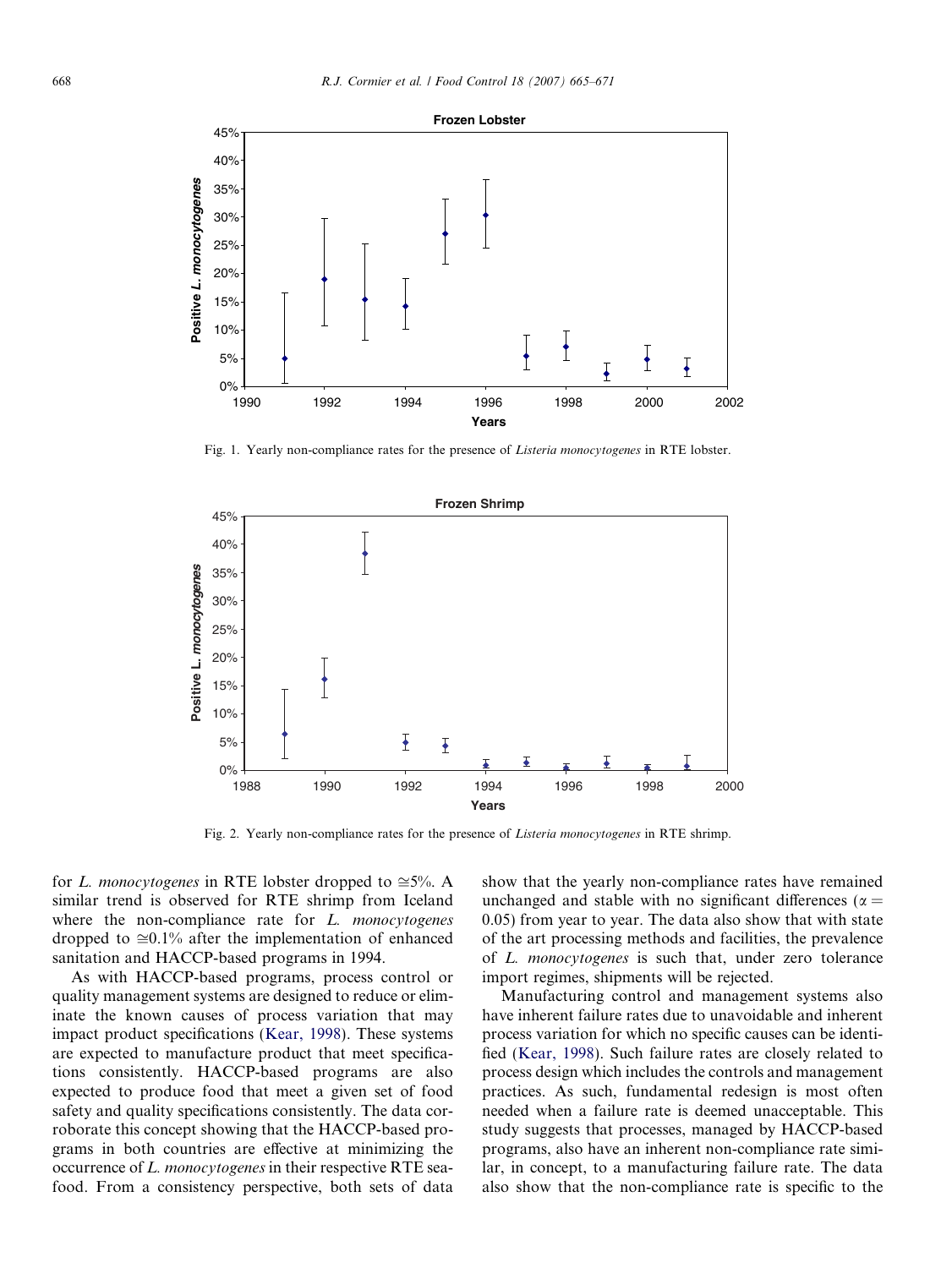type of process and product. RTE shrimp processes are much more mechanized than RTE lobster processes resulting in a lower normal non-compliance rate for introduced pathogens such as L. monocytogenes.

In the past, product inspections were aimed at finding non-compliant lots and eliminating them from the food supply. Upon failing inspection, the non-compliant or rejected lot was destroyed, culled or re-worked. With the advent of HACCP-based programs, inspection efforts shifted towards audits of a system of controls and management practices designed to prevent non-compliance. Based on the best available scientific and technical information, critical control points (CCP's) are sometimes assumed to be effective and even fool proof at controlling hazards resulting in expectations of zero risk [\(Anklam & Battaglia,](#page-5-0) [2001](#page-5-0)). However, the reliability of a system and the assurance that the resulting product meets expected specifications is dependent upon the cumulative effectiveness of the controls and management practices of the entire system ([Joppen, 2004; Tobias & Trindade, 1998](#page-5-0)). Program effectiveness should not be confused with efficiency that are mostly issues related to human resource and operational costs. In a HACCP-based program, it is the entire system of CCP's, processes, handling practices, sanitation cycles, monitoring procedures, corrective actions and even employees abilities and attitudes that have to operate flawlessly to ensure that the product is compliant from batch to batch or manufacturing cycles [\(Adams, 2002; Mortimore, 2001\)](#page-5-0). The data clearly show that final product monitoring can provide valuable insight as to the effectiveness and performance of any given HACCP-based program ([Baird-Parker, 1995;](#page-5-0) [van der Spiegel, Luning, Ziggers, & Jongen, 2003\)](#page-5-0). In recognizing that such programs have inherent non-compliance rates, a process, managed by such a program, cannot be considered ''out of control'' when an individual lot of product is found non-compliant, even though product action is required to remove the problem lot from market. It is only when the non-compliance rate varies from batch to batch or continues to increase over time that a process can be deemed ''out of control''. From a before and after perspective, such data can also measure the impact of program changes or redesign as well as provide industry performance benchmarks. However, product monitoring schemes must be based on sound random stratified sampling strategies where inspection needs to shift from looking for problems in a specific lot to monitoring the performance of entire system controlled by HACCP-based programs.

Product monitoring schemes must be designed to statistically measure the effectiveness of HACCP-based programs and the performance of their implemented system. These schemes need to take into account the type of process and the safety and quality compliance requirements including the number and frequency of sampled batches or lots over time. Each type of process has a specific profile of safety and quality issues for which the HACCP-based program was designed to control such as L. monocytogenes. Instead of targeting inspection towards suspect product

Table 3 Binomial confidence limit ( $\alpha = 0.05$ ) ranges for a non-compliance rate of 5%

| Lots<br>tested | Lots<br>failed | Lower<br>bound $(\% )$ | Upper<br>bound $(\% )$ | Confidence<br>range $(\% )$ |
|----------------|----------------|------------------------|------------------------|-----------------------------|
| 20             | 1.0            | 0.13                   | 24.87                  | 24.74                       |
| 40             | 2.0            | 0.61                   | 16.91                  | 16.30                       |
| 60             | 3.0            | 1.04                   | 13.92                  | 12.88                       |
| 80             | 4.0            | 1.38                   | 12.30                  | 10.93                       |
| 100            | 5.0            | 1.64                   | 11.28                  | 9.64                        |
| 200            | 10.0           | 2.42                   | 9.00                   | 6.58                        |
| 300            | 15.0           | 2.82                   | 8.11                   | 5.28                        |
| 400            | 20.0           | 3.08                   | 7.61                   | 4.53                        |
| 500            | 25.0           | 3.26                   | 7.29                   | 4.03                        |
| 600            | 30.0           | 3.39                   | 7.06                   | 3.66                        |
| 800            | 40.0           | 3.59                   | 6.74                   | 3.15                        |
| 1000           | 50.0           | 3.73                   | 6.53                   | 2.80                        |
| 2000           | 100.0          | 4.08                   | 6.04                   | 1.96                        |

and problems, such monitoring should evaluate systematically the entire set of specification to establish base-line data for each of the specific hazards or issues controlled by the HACCP-based program. The frequency of the sampling effort should cover the start-up, operational and shut-down phase of the seafood processing cycle or season. Finally, the number of batches or lots sampled must be sufficient to allow for statistical comparison of HACCP-based performance from year to year or sector to sector. Low levels of sampled lots will result in very large confidence interval rendering comparison useless. In this study, simple binomial confidence intervals ( $\alpha = 0.05$ ) calculated for each yearly non-compliance rate provided for adequate statistical comparison. Using a non-compliance rate of 5%, as an example, 80–100 batches or lots would be needed to reduce the confidence limit range to  $\approx 10\%$  (Table 3).

## 4. Conclusion

Proponents of the former ''inspect as you go'' approach argue that some form of product monitoring is still required to verify the implementation of HACCP-based programs ([Allen, 2001; Kvenberg & Schwalm, 2000](#page-5-0)). Audits which include a visit to the facility and review of records can only confirm that the procedures and processes of the manufacturing system are being implemented as planned. The data presented in this paper highlights the value of product monitoring time series as a means of measuring the effectiveness and performance of HACCP-based programs. A time series can provide valuable feedback in tracking impacts of changes made to the design of a program or the performance of its implementation over time. However, the number of examined lots or shipments must be sufficient to ensure comparisons from year to year that can bear statistical scrutiny. However, these time series must be maintained for extensive periods of time. The data in this study covered a period of over 11 years. Such maintenance include proper documentation of the data in terms of type of product, types of methods used, data interpretation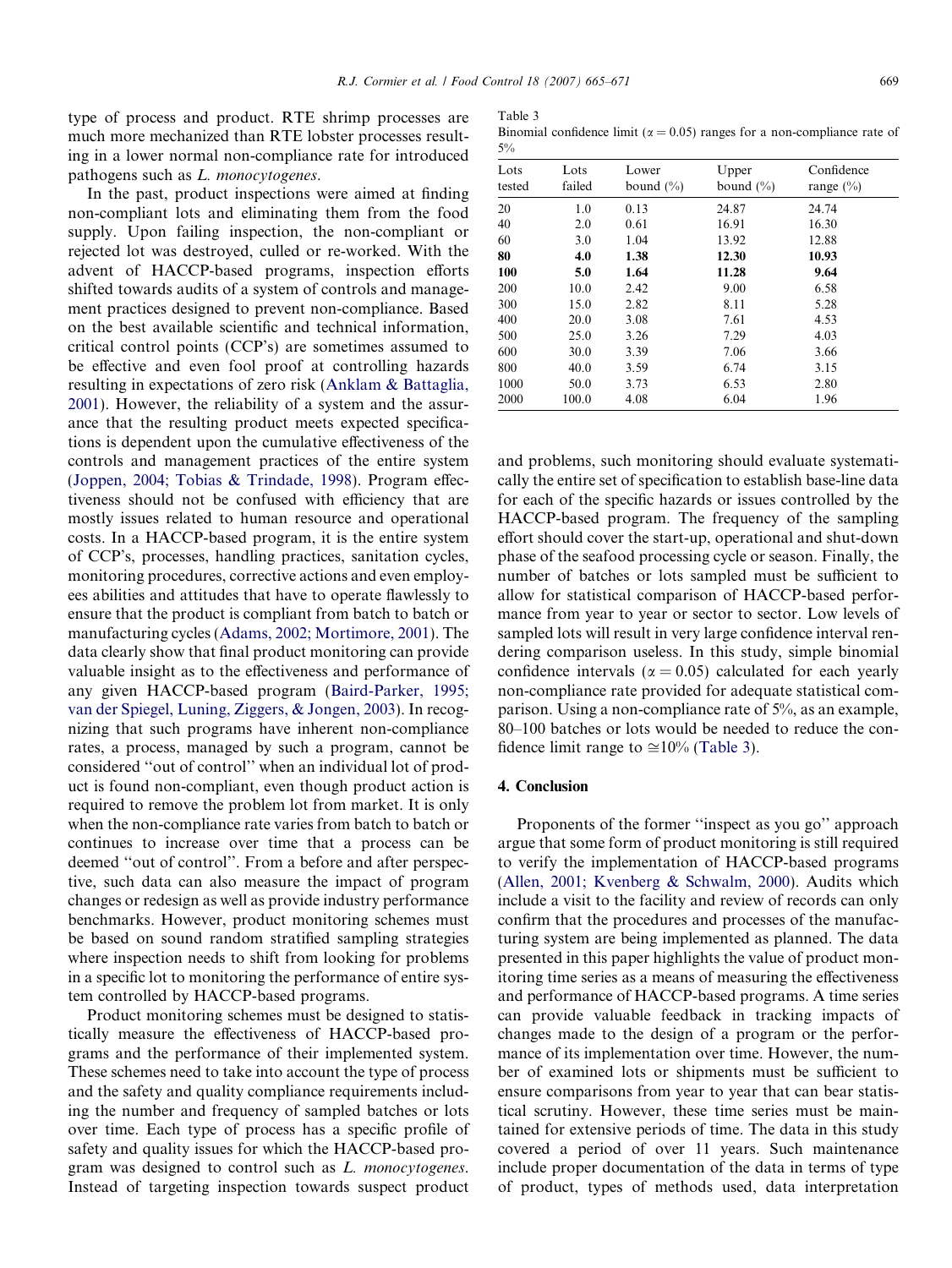<span id="page-5-0"></span>and safeguards in terms of record keeping in paper or electronic forms. With the proliferation of personal computers and databases, this has been particularly problematic (Cormier, 2004).

Still, HACCP-based program implementation is not yet homogeneous between trading partners (Ababouch, 2000; Higuera-Ciapara & Noriega-Orozco, 2000). In addition to hampering equivalency negotiations, some exporting countries have to maintain several HACCP plans in order to meet the requirements of each export market even though they only have one process and product (Panisello & Quantick, 2001). The Sanitary and Phytosanitary Agreement (SPS Agreement) of the World Trade Organization (WTO) stipulates that control measures should be based on sound scientific evidence. In addition, a member country of the WTO shall accept the other member country measures as equivalent if final results are the same. Equivalence in food safety systems should focus on achieving similar levels of protection against fish-borne health hazards and quality defects by whatever means of control and management processes ([Stewart, Tompkin, & Martin,](#page-6-0) [2002; Valdimarsson, Cormier, & Ababouch, 2004](#page-6-0)). A compliance criterion is the expected level of protection while a non-compliance rate is a measure of program effectiveness. Such base line data is much more valuable in providing a measure of program performance which is the ability of a given program to produce food that meets the compliance requirements consistently between shipments. This type of data can be an excellent indicator of system control. Finally, such data can greatly facilitate equivalency negotiations given the transparency principles of the SPS Agreement. In addition to leaving the notions of zero tolerance a fallacy, one would be hard pressed to refuse entry of a given food when the imported product has an equivalent or better non-compliance rate performance.

#### References

- Ababouch, L. (2000). The role of government agencies in assessing HACCP. Food Control, 11, 137–142.
- Adams, C. E. (2002). Hazard analysis and critical control point original ''spin''. Food Control, 13, 355–358.
- Allen, D. M. (2001). Microbial testing and modernizing food safety. Meat Marketing and Technology, 9(10), 74–85.
- Anklam, E., & Battaglia, R. (2001). Food analysis and consumer protection. Trends in Food Science and Technology, 12, 197–202.
- Baird-Parker, A. C. (1995). Development of industrial procedures to ensure the microbiological safety of food. Food Control, 6(1), 29–36.
- Brown, M. H., Gill, C. O., Hollingsworth, J., Nickelson, R., II, Seward, S., Sheridan, J. J., et al. (2000). The role of microbiological testing in systems for assuring the safety of beef. International Journal of Food Microbiology, 62(1/2), 7–16.
- Buchanan, R. L. (1991). Microbiological criteria for cooked ready-to-eat shrimp and crabmeat. Food Technology, 45, 157–160.
- Chiasson, S., Cormier, A., Cormier, R., & Beaulieu, C. (1998). Possible sources of contamination of crustaceans by Listeria monocytogenes. Journal of Aquatic Food Product Technology, 7(3), 63–78.
- Cormier, R. J. (2002). Reliability concepts applied to the Canadian quality management program. Journal of Aquatic Food Product Technology,  $11(1)$ , 30–38.
- Cormier, R. J. (2004). Knowledge Networks on food safety: a basis for risk analysis. In Safe and wholesome food – Nordic reflections. Conference of the Nordic Council of Ministers, Reykjavík, Iceland, October 14–15, 2004. Nordic Council of Ministers, Copenhagen 2005. TemaNord 2005:546.
- FAO (1999). FAO Expert consultation on the trade impact of Listeria in fish products. Amherst, MA, USA, 17–20 May 1999. FAO Fisheries Report, No. 604.
- Gregersen, T. (1978). Rapid method for detection of Gram-negative from Gram-positive bacteria. European Journal of Applied Microbiology, 5, 123–127.
- Gudbjörnsdóttir, B., Suihko, M.-L., Gustavsson, P., Thorkelsson, G., Salo, S., Sjöberg, S., et al. (2004). The incidence of Listeria monocytogenes in meat, poultry, and seafood plants in the Nordic countries. Food Microbiology, 21, 217–225.
- HC (1998). Environmental sampling, detection of microorganisms, preparation of sampling material (MFLP-41B). In Compendium of analytical methods. Ottawa: Polysciences Publication, Health Canada.
- HC (2001a). Isolation of Listeria monocytogenes from all food and environmental sample (MFHPB-30). In Compendium of analytical methods. Editions 1998, 1992, 1994. Ottawa: Polysciences Publication, Health Canada.
- HC (2001b). Detection of Listeria spp. in foods using the oxoid Listeria rapid test (The Clearview kit), (MFLP-71). In Compendium of analytical methods. Ottawa: Health Product and Food Branch.
- Higuera-Ciapara, I., & Noriega-Orozco, L.-O. (2000). Mandatory aspects of the seafood HACCP system for the USA, Mexico and Europe. Food Control, 11, 225–229.
- Huss, H. H., Ababouch, L., & Gram, L. (2003). Assessment and management of seafood safety and quality. FAO Fisheries Technical Paper, No. 444.
- HWC (1988). Isolation of Listeria monocytogenes from meat (MFLP-60). In Laboratory procedures. Ottawa: Health Protection Branch, Health and Welfare Canada.
- HWC (1995). Enumeration of Listeria monocytogenes in food (MFLP-74). In Compendium of analytical methods. Ottawa: Polysciences Publication, Health and Welfare Canada.
- Ingham, S., Larson, A., Smukowski, M., Houck, K., Johnson, E., Johnson, M., et al. (1997). Potential uses of microbiological testing in cheese plant HACCP and quality assurance systems. Dairy, Food and Environmental Sanitation, 17(12), 774–780.
- Joppen, T. (2004). The HACCP paradox. Food Engineering and Ingredients, 29(5), 22–24.
- Kear, F. W. (1998). Statistical process control in manufacturing practice. New York: Marcel Dekker, Inc., pp. 1–30.
- Kvenberg, J. E., & Schwalm, D. J. (2000). Use of microbial data for hazard analysis and critical control point verification – food and drug administration perspective. Journal of Food Protection, 63(6), 810–814.
- Lee, J. A., & Hathaway, S. C. (2000). New Zealand approaches to HACCP systems. Food Control, 11, 373–376.
- Lupin, H. M. (1999). Producing to achieve HACCP compliance of fishery and aquaculture products for export. Food Control, 10, 267–275.
- McEachern, V., & Mountjoy, K. (1999). The Canadian food inspection agency's integrated inspection system. Food Control, 10, 311–314.
- McEachern, V., Rideout, D., Bungay, A., Flohr, R., & Dillon, M. (1998). Canada's evolving quality management programme. INFOFISH International, No. 4.
- Miettinen, H., Aarnisalo, K., Salo, S., & Sjöberg, A. M. (2001). Evaluation of surface contamination and the presence of Listeria monocytogenes in fish processing factories. Journal of Food Protection, 64(5), 635–639.
- Mortimore, S. (2001). How to make HACCP really work in practice. Food Control, 12, 209–215.
- Notermans, S., Nauta, M. J., Jansen, J., Jouve, J. L., & Mead, G. C. (1998). A risk assessment approach to evaluating food safety based on product surveillance. Food Control, 9(4), 217–223.
- Panisello, P. J., & Quantick, P. C. (2001). Technical barriers to hazard analysis critical control point (HACCP). Food Control, 12, 165–173.